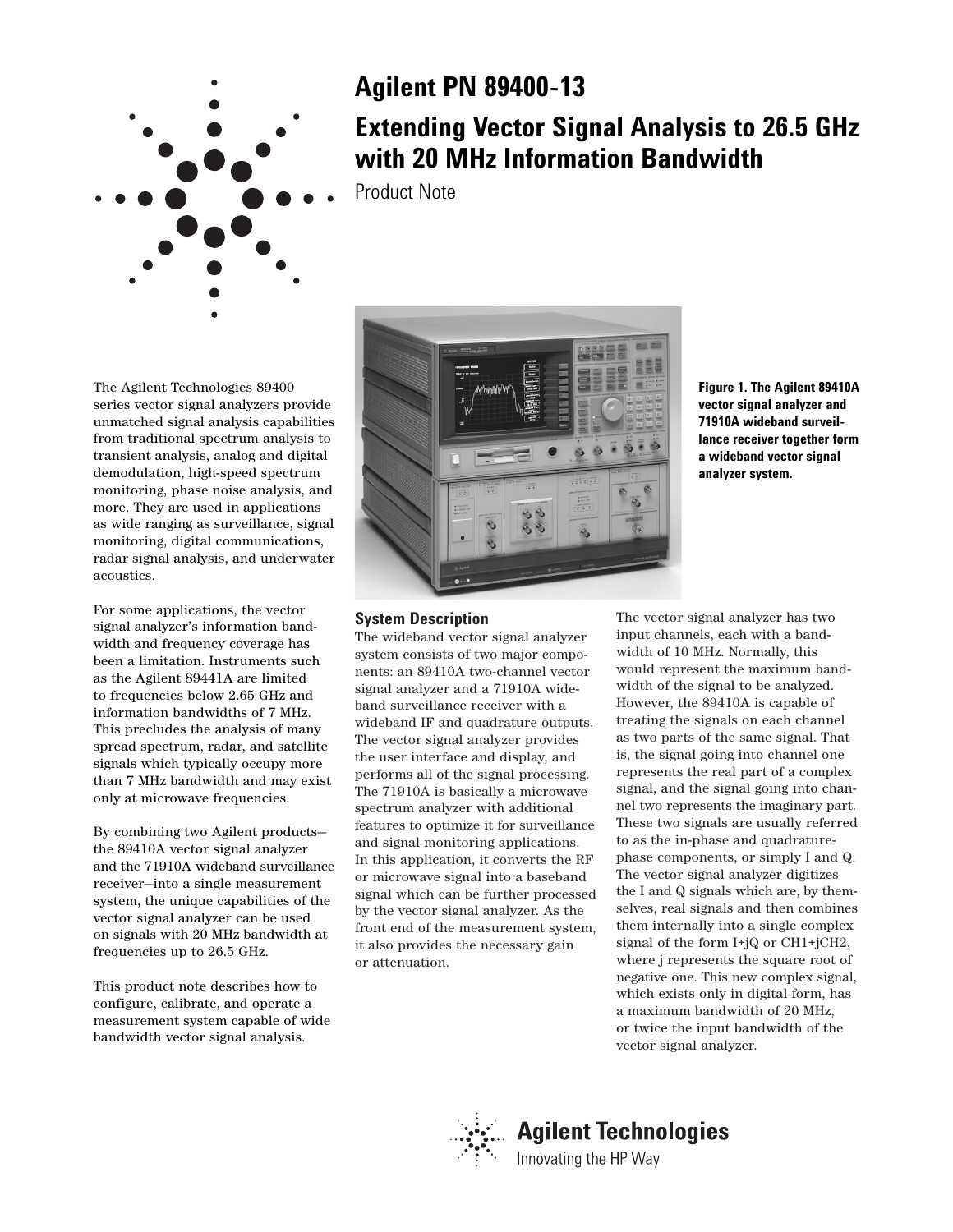In the wideband vector signal analyzer system, the analog I and Q signals are generated in the wideband IF module of the microwave receiver as shown in Figure 2. The IF has a bandwidth of 100 MHz which ensures a relatively flat frequency response over the center 20 MHz used in this system. A flat IF is important in vector signal analysis. An IF with a significant amount of amplitude unflatness or group delay distortion would produce significant errors. This is especially true for modulation analysis where the IF characteristics would introduce distortion in the time domain characteristics of the signal. For example, group delay distortion in the IF would result in increased inter-symbol interference in a digitally modulated signal. In this system, the microwave receiver is always used at its widest bandwidth to obtain the best accuracy. The vector signal analyzer is responsible for reducing the measurement bandwidth to 20 MHz and below.

When the microwave receiver is used at frequencies below 12.8 GHz, the spectrum obtained using I+jQ is mirrored about the center frequency. There are two ways to compensate for this mirroring. The first is to simply swap the I and Q outputs. While this works, it's inconvenient and makes calibration more difficult. A simpler way to compensate for the mirroring is to conjugate the complex signal. In other words, I–jQ instead of I+jQ. The vector signal analyzer has a spectral mirror key which conjugates the CH1+jCH2 data. This corrects both time and frequency domain results without affecting the I and Q calibration.

As a measurement system, there is an obvious need for software to link the two instruments together. This software should provide a user interface to the system, as well as provide for system calibration. An example program is available which provides these functions. The primary purpose of the example program is calibration. However, it also provides for simple control of center frequency and reference level. Once the system is calibrated and the center frequency and reference level are properly adjusted, the program is paused or terminated

to provide access to all the measurement and analysis features of the vector signal analyzer. The example program is written in Instrument BASIC. It can be run on the 89410A, or on an external controller. Contact your local Agilent sales representative for information on how to obtain the example program.

## **System Configuration**

This section describes the necessary components, the physical connections between components, and the software required to create a wideband vector signal analysis system. Two system configurations are described: one includes the Modular Measurement System (MMS) display and one

does not. If you intend to make traditional scalar spectrum measurements with the system, the display section should be included. System configuration is also simplified when the MMS display section is available. If the system will be used primarily for vector signal analysis, the MMS display is redundant since all analysis and display can be done by the 89410A.

To support measurements of the complex (I+jQ) output signal of the 71910A, the 89410A vector signal analyzer must have Option AY7 (Second 10 MHz Channel) and Option AYA (Vector Modulation Analysis) installed. To control the system or perform the system calibrations via Instrument BASIC as described



**Figure 2. The IF module generates I and Q signals using quadrature mixer. Calibrations compensate for imperfections such as DC offset, gain errors, and delay mismatch. The vector signal analyzer combines I and Q signals into single, complex digital signal.**



**Figure 3. The upper trace shows the spectrum of 10 Mb/s QPSK signal measured using the wideband vector signal analyzer system. The trace is 20 MHz wide. The lower trace is an eye diagram of the same signal obtained using the 89410A vector modulation analysis (Option AYA).**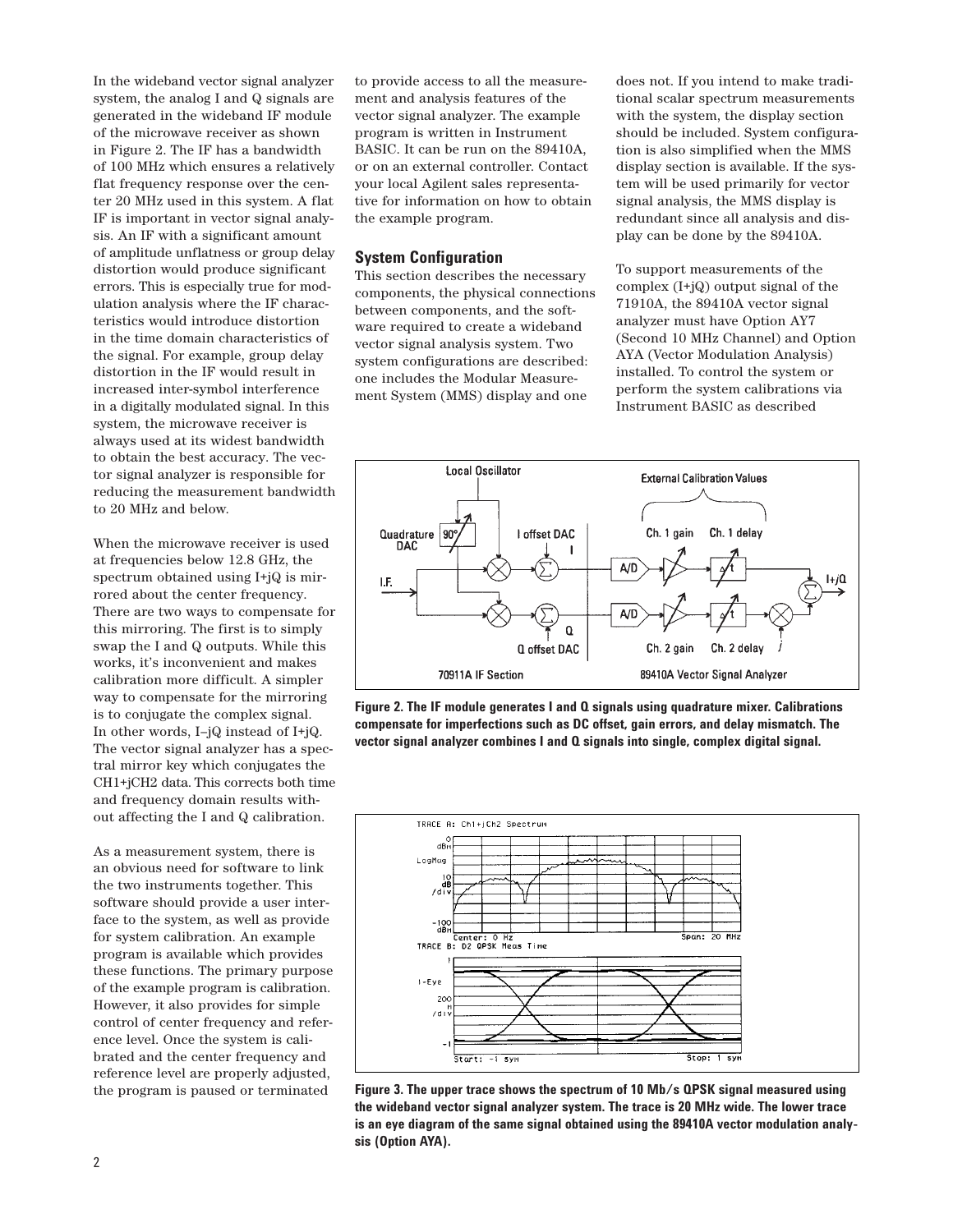earlier, Option IC2 (Instrument BASIC) must also be installed. The instrument firmware must be revision A.04.00 or later and can be upgraded by ordering Option UE2. Additional information on configuring the 89410A can be found in the Agilent 89400 Series Vector Signal Analyzers Configuration Guide (p/n 5964-3630E).

The 71910A surveillance receiver contains all the MMS components which make wide bandwidth vector signal analysis possible. Minimally, Option 004 (Analog I/Q Outputs) must be ordered and, depending on the other measurements you may want to make with the system, the MMS display (Agilent 70004A) may also be needed. A system without the MMS display would be ordered as a 71910A with Option 004, Option 011, and Option 012. In this configuration, the display is deleted, but the Agilent 70310A reference section is added (see Table 1).

An existing 71209A Option 001 spectrum analyzer can be upgraded to support wide bandwidth vector signal measurements by ordering an Agilent 70911A IF section (Option 098 or Option 099 firmware upgrade required). You may also need to upgrade the power supply in the Agilent 70001A mainframe.

The receiver firmware personality must be installed to facilitate the wideband vector signal measurements described in this paper. For additional information on firmware installation and system configuration, please refer to the Agilent 71910A User's Manual.

A number of other modules and options are available for the family of MMS spectrum analyzers. For more information, refer to the Agilent 71910A Product Overview (p/n 5963-0087E) and the Agilent 70000 Modular Measurement System Catalog (p/n 5091-4897E).

Example configurations of the system are shown in Figure 4 (without the MMS display) and in Figure 5 (with the MMS display). The latter also includes the Agilent 70902A and 70903A IF modules which implement IF bandwidths to support traditional scalar spectrum analysis.

The rear panel views in Figures 4 and 5 show the connections between the 89410A and the 71910A. In both configurations, the 10 MHz frequency reference for the system is provided by the 70310A reference section. This is the recommended configuration. If your 89410A includes Option UFG, you have a second GPIB connector. Referring to Figures 4 and 5, note that the GPIB connection is made from the main GPIB port of the 89410A (labeled "GPIB") and not the connector labeled "System Interconnect." For additional information, please refer to the 89410A User's Guide.

## **Calibration Methods**

The 89410A vector signal analyzer and the 71910A surveillance receiver are both capable of self calibration. To obtain the best system performance, the instruments must be calibrated together. The system calibration compensates for system-induced errors, such as unequal cable lengths for the I and Q signals. It also fine tunes factory calibrations, such as quadrature, for optimal performance. The calibration affects more than just amplitude accuracy. As shown in Figure 6, calibrations also improve the dynamic range of the system. Refer to Appendix A for a description of how errors in the signal path can affect the spectrum.

To perform the calibrations, the example software uses the 300 MHz calibrator built into the microwave spectrum analyzer. The software measures the magnitude and phase of the calibration signal while adjusting the center frequency of the microwave spectrum analyzer. It also measures the amount of residual DC in the I and Q signals. From these measurements, the software determines the IQ gain imbalance, IQ magnitude error, IQ delay mismatch, IQ quadrature error, and the DC offset. It then adjusts both instruments to minimize the effects of the errors. These adjustments are depicted in Figure 2.

### **DC Offset**

Residual DC limits the dynamic range of the measurement by introducing a spurious term in the center of the spectrum (zero hertz). The DC offset calibration measures the amount of residual DC in both the I and Q channels and determines the optimal settings for the offset DACs in the 70911A IF module. For DC offset, the two channels are independent of one another and are calibrated separately. The following procedure describes the calibration for the I channel. The same procedure is also performed on the Q channel.

#### **Table 1. Recommended System Configuration**

## **89410A Vector Signal Analyzer**

 $\overline{a}$ 

Second 10 MHz Input Channel Option AYA **Vector Modulation Analysis** Option 1C2 Instrument Basic *(Note: Must be instrument firmware revision A.04.00 or greater)*

#### **71910A Wide Bandwidth Surveillance Receiver**

| All configurations                                                                                                               |                                                                            |  |  |  |  |  |  |
|----------------------------------------------------------------------------------------------------------------------------------|----------------------------------------------------------------------------|--|--|--|--|--|--|
| Option 004                                                                                                                       | Analog I/Q Outputs                                                         |  |  |  |  |  |  |
| (Note: Must be instrument firmware<br>revision 94120 [B.05.00] or greater;<br>70910A receiver personality must<br>be installed.) |                                                                            |  |  |  |  |  |  |
| <b>Configurations without 70004A display</b>                                                                                     |                                                                            |  |  |  |  |  |  |
| Option 011                                                                                                                       | Single mainframe configuration<br>(deletes 70004A, 70902A, 70903A, 70310A) |  |  |  |  |  |  |
| Option 012                                                                                                                       | Add 70310A to Option 011 configuration                                     |  |  |  |  |  |  |
| Other accessories                                                                                                                |                                                                            |  |  |  |  |  |  |
| 8120-1838                                                                                                                        | 50 ohm BNC-BNC cable, 12" (two required)                                   |  |  |  |  |  |  |
| 8120-6269                                                                                                                        | 50 ohm BNC-SMB cable, 24" (one required)                                   |  |  |  |  |  |  |
| 10833A                                                                                                                           | GPIB cable, 1 meter (one required)                                         |  |  |  |  |  |  |
|                                                                                                                                  |                                                                            |  |  |  |  |  |  |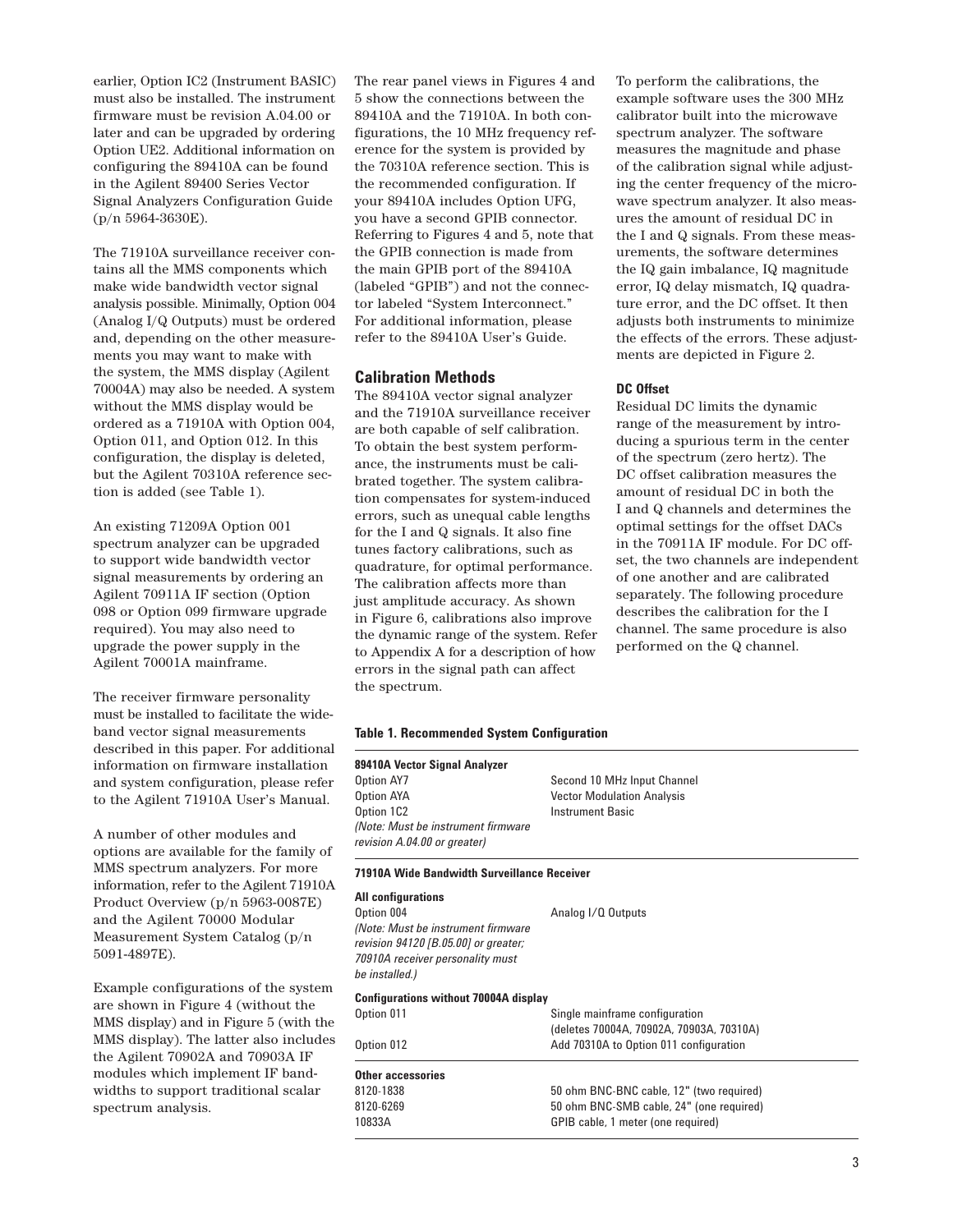At the start of the DC offset calibration, the 89410A is instructed to perform an internal offset calibration. This calibration removes DC from the vector signal analyzer inputs without consideration of the input signal. This is done so that subsequent internal calibrations, which are performed automatically by the vector signal analyzer, will not affect the system calibration. After the vector signal analyzer's offset calibration, the software records the amount of DC remaining in the I channel along with the current setting of the I channel offset DAC in the 70911A. The DAC is then adjusted by a small amount and the amount of DC in the channel is measured again. The two DC measurements (y1 and y2) and the two DAC values (x1 and x2) are combined to determine the slope and offset of a line y=Ax+B where A is the slope and B is the offset. The optimal setting for the DAC is then –B/A. This is the value that drives y, the residual DC, to zero.

## **Channel Match**

Channel match is also important for preserving the dynamic range of the measurement. System errors that cause mismatch include gain imbalance, delay mismatch, and frequency response differences between the I and Q signals.

A frequency response mismatch can occur in both the IF module and the vector signal analyzer input channels. Only the center 20 MHz of the IF module's 100 MHz bandwidth is used (I and Q each have 50 MHz bandwidth), so the mismatch there is relatively small. The mismatches in the vector signal analyzer are compensated by the instrument's built-in calibration routines.

## **Front Panel**



**Figure 4. Front and rear panel connections for wideband vector signal analyzer system configured without 70004A display**

## **Rear Panel**



**Table 2. System Connections** (applies to all systems)

| <b>From</b>              |                  | To                |                        |
|--------------------------|------------------|-------------------|------------------------|
| 70900B LO Section        | LO OUT           | 70910A RF Section | 1ST LO IN              |
|                          | 300 MHz OUT 1    | 70910A RF Section | 300 MH <sub>z</sub> IN |
|                          | 300 MHz OUT 2    | 70911A IF Section | 300 MHz IN             |
|                          | <b>TUNE SPAN</b> | 70910A RF Section | <b>TUNE SPAN</b>       |
| 70910A RF Section        | 321.4 MHz OUT    | 70911A IF Section | 321.4 MHz IN           |
| 70911A IF Section        | WB VIDEO OUT     | 70911A IF Section | WB VIDEO IN            |
|                          | 321.4 MHz OUT    | 70911A IF Section | 321.4 MHz OPT IN       |
|                          | VID OUT TO LO    | 70900B LO Section | VIDEO IN               |
| <b>70310A Precision</b>  | 100 MHz          | 70900B LO Section | <b>100 MHz IN</b>      |
| <b>Reference Section</b> | 10 MHz           | 89410A            | EXT REF IN             |

**Additional connections needed when the system is configured with the 70004A display and the 70902A and 70903A IF Sections**

| 70902A IF Section | VIDEO OUT                 | 70903A IF Section                      | VIDEO IN                             |
|-------------------|---------------------------|----------------------------------------|--------------------------------------|
| 70903A IF Section | 21.4 MHz OUT<br>VIDEO OUT | 70902A IF Section<br>70911A IF Section | 21.4 MH <sub>7</sub> IN<br>NB VID IN |
| 70910A RF Section | 21.4 MHz OUT              | 70903A IF Section                      | 21.4 MH <sub>7</sub> IN              |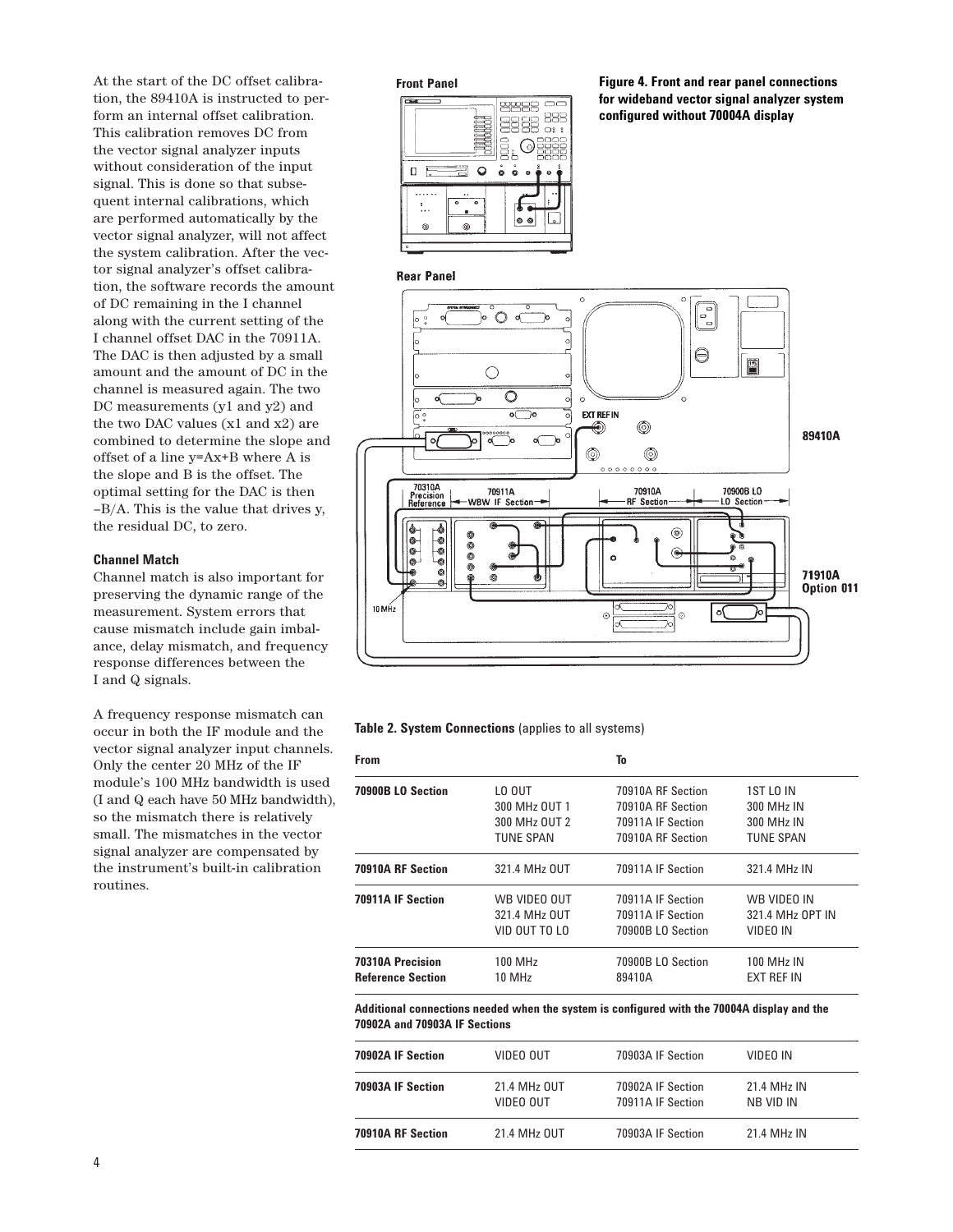#### **IQ Gain, Delay Match**

The system calibration software onl y attempts to match gain and delay. The software determines the gain and delay parameters by measuring the I and Q signals generated when the 300 MHz calibrator is connected. T o simplify the measurement, the vector signal analyzer is taken out of the channel combine mode (CH1 + jCH2) and put into two-channel mode. The center frequency of the spectrum analyzer is adjusted to 291 MHz. With a 300 MHz signal and a center frequency of 291 MHz, the I and Q outputs are both 9 MHz sine waves. In a per fect system, these 9 MHz sine waves would have a phase difference of 90 degrees and would have identi cal amplitudes. In a real system, the amplitudes will probably be different, and the phase difference will be some thing other than 90 degrees. As shown in Figure 7 (page 7), the phase er ror has two components-error due to quadrature er ror and er ror due to IQ delay mismatch. Quadrature er ror in the IF module produces a phase er ror that is independent of the relation ship between the calibrator frequency and the center frequency of the meas urement. Delay mismatch produces a frequency-dependent phase er ror term that is zero when the center fre quency and the calibrator frequency are the same (that is, the difference frequency is zero and I and Q have no AC component). To determine the delay and quadrature error, the center frequency is adjusted in 2 MHz steps from 291 MHz to 309 MHz, and the phase differences between I and Q are recorded. Then, using a leastmean-square algorithm, a line is fit t o the phase er ror verses frequency data. The slope of the line corresponds t o the delay mismatch, and the offset to the quadrature error.

The absolute signal le vel and gain match are measured at the same time as the phase. At each center frequency, the magnitude squared of the signal  $(I^2+Q^2)$  is computed, as is the ratio between I and Q. The square root of the average magnitude squared is used to set the o verall gain adjustment. This minimizes the absolute er ror across the 20 MHz bandwidth rather than the er ror at the center frequency. The average ratio is used to determine the gain

#### **Front Panel**



**Figure 5. Front and rear panel connections for wideband vector signal analyzer system configured with 70004A display**

#### **Rear Panel**

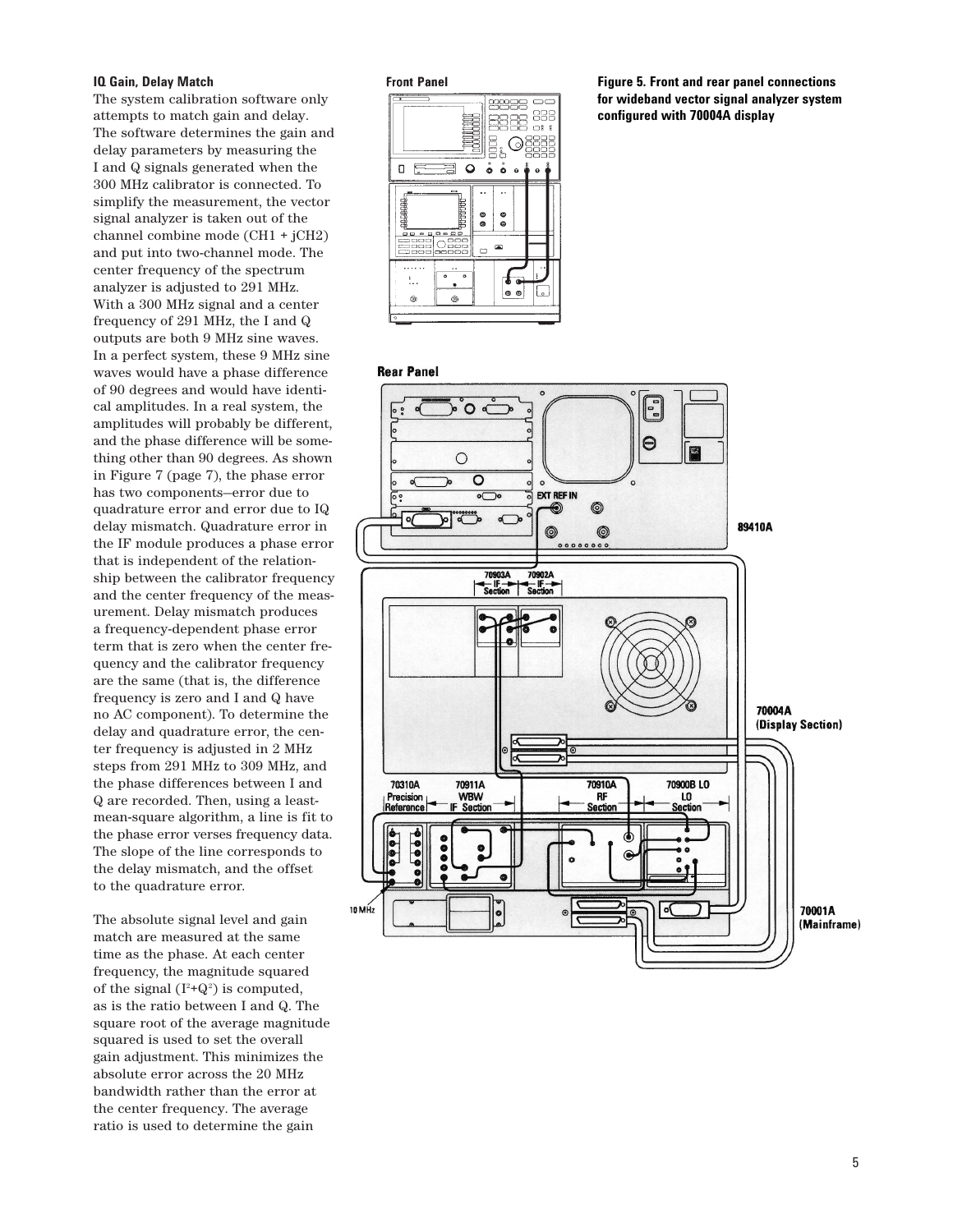mismatch. The gain and delay parameters are used to configure the external calibration parameters of the vector signal analyzer. It's worth noting that the errors are quite small. For example, the delay mismatch is usually less than 100 psec.

## **Quadrature**

The final calibration is for quadrature error. Although a value for quadrature error was obtained in the channel match calibration, the number cannot be used by itself to set the quadrature adjustment DAC in the IF module as the mapping from DAC setting to phase is not known. The DAC setting for the quadrature is determined much like the DAC setting for the residual DC. First, the phase difference between the channel one and channel two signals is measured and the current DAC setting recorded. A second measurement of the phase difference is made after the DAC has been adjusted by a small amount. The two DAC values and the two phase difference values can then be used to compute how far to adjust the DAC to compensate for the quadrature error observed in the delay calibration. The example software performs this calibration with the center frequency adjusted to 309 MHz. Although the frequency is not critical, the center frequency should be different than the calibrator frequency to avoid potential problems with errors introduced by residual DC in I and Q.

The example software was designed to work with a 300 MHz calibrator. Any frequency can be used, provided the calibrator frequency variable in the software reflects that frequency. This might be desirable if better absolute amplitude accuracy is desired at some frequency other than 300 MHz. Other parameters, such as delay, are not greatly affected by the center frequency of the microwave spectrum analyzer.

### **Operation**

The vector signal analyzer provides for all signal processing, display and analysis. With the exception of scalar analysis, all Agilent 89410A features are available in the wideband vector signal analyzer system. The system software only needs to provide control over center frequency, input attenuation, spectral mirroring, and system calibration. As a convenience, it also initializes both instruments for wideband vector signal analysis. This includes, but is not limited to, changing instrument modes, setting inputs to DC coupling, and adjusting RBW settings.

As previously described, the system can be configured with or without the 70004A display. When the display is present, the center frequency and reference level can be adjusted on the microwave receiver. While this may seem more convenient, there are good reasons for using the features found in the example program to control the receiver from the vector signal analyzer. For example, when changing the center frequency, the example program will label the traces on the vector signal analyzer to reflect the center frequency of the measurement. This is useful since the x-axis annotation will always show a center frequency of zero hertz whenever the receiver mode is set to CH1+jCH2. Another important function that the example program handles is the setting of the mirror frequency key, used to flip or invert the spectrum of the signal about zero hertz. This operation may be necessary depending on

the center frequency. In the microwave spectrum analyzer, center frequencies below 12.8 GHz will produce an output spectrum that is inverted.The frequency inversion is due to the mixing scheme used in the instrument. When setting the center frequency, the example program will check to see if the spectrum will be inverted (based on center frequency) and will set the mirror frequency key to compensate. The mirror frequency key actually causes the time data to be conjugated; that is, the sign of the Q channel data is negated. Conjugating the time data will not only mirror the spectrum, it will also correct the time data for modulation analysis.

The example program is even more useful for changing the reference level (input attenuation). When the input attenuation is adjusted in the microwave receiver, the gain of the signal path may change. If it does, the absolute level displayed on the vector signal analyzer will be wrong. When changing the reference level, the example software will also change the gain calibration to reflect any nominal changes in the gain of the signal path. This ensures that the reference level can change without affecting the level of the result. With two instruments, there are actually two sets of input attenuators that need to be adjusted. Obviously, the input to the microwave receiver will be adjusted based on the level of the signal to be measured. The vector signal analyzer inputs are adjusted to reflect the I and Q signal levels at the output of the IF module.



**Figure 6. Calibrations provide better accuracy and improve dynamic range. Upper trace shows spectrum of 300 MHz calibrator as measured before system calibrations. Lower trace shows measurement of same signal after system calibration.**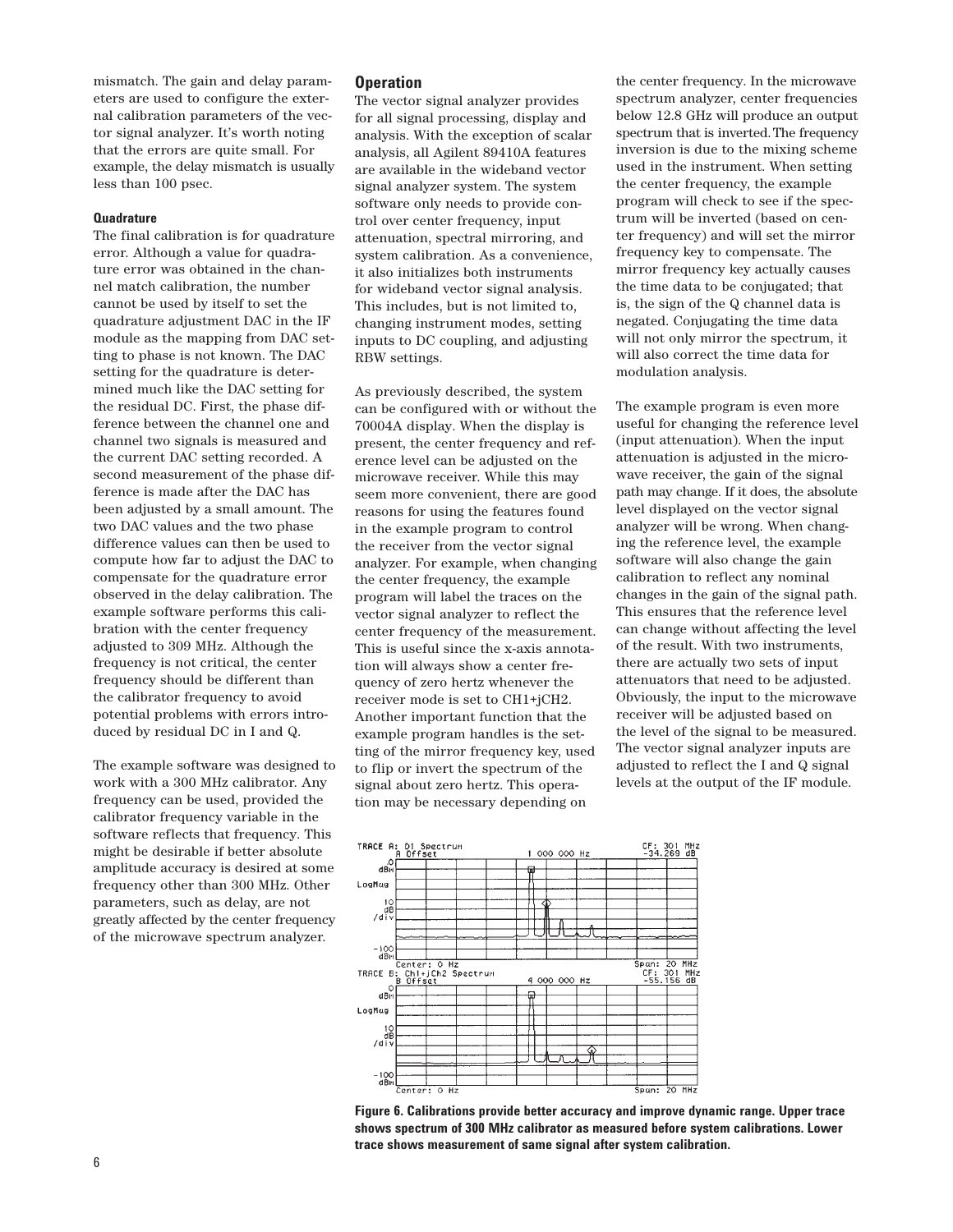This setting is fixed and has been chosen as a compromise between noise and distortion performance. A variable in the example program can be adjusted to provide different levels of performance.

The system calibration described earlier is very easy to perform using the example program. Once the instruments are properly connected, the example program is started, automatically configuring the instruments for wideband vector signal analysis. Pressing the calibration softkey will initiate the calibration. Unless the example program has been modified, the program will prompt the user to connect a 300 MHz, –10 dBm signal to the input. Once connected, the calibration only takes a few moments to perform. After calibration, the user can adjust the center frequency and reference level or exit the program to operate the vector signal analyzer. Normally, users pause the program (by pressing the BASIC key) rather than quitting the program. This allows the program to be easily continued when the user wishes to change center frequency or reference level, or to perform another calibration.

## **Summary**

Vector signal analyzers provide measurement and analysis features not found in other types of instrumentation. These features have generally not been available for analyzing wide bandwidth signals or signals at microwave frequencies.

A vector signal analyzer system can be built which provides vector signal analysis capabilities at microwave frequencies to 26.5 GHz and with information bandwidths to 20 MHz. This system is based on the Agilent 89410A two-channel vector signal analyzer and 71910A wideband surveillance receiver. The two channels in the vector signal analyzer are used to digitize the I and Q signals from the surveillance receiver and combine them internally into a complex digital signal of the form I+jQ.

To get the best performance from the vector signal analyzer system, the system must be calibrated. Without calibration, IQ gain and delay imbalance, quadrature error and residual DC result in spurious signals that reduce the dynamic range of the system. No special equipment beyond the 300 MHz calibration signal built into the surveillance receiver is required for calibration.

An example program is available which performs the calibrations described in this product note. It also provides features which simplify operation of the system. These features include controlling the center frequency of the receiver, labeling the results with that center frequency, controlling the input attenuation, adjusting the vector signal analyzer to ensure correct data scaling, and adjusting the frequency mirror key to ensure proper orientation of the spectrum.





## **Appendix A: Complex Signals**

In this section, we will use simple example signals to show how the use of complex signals allows a doubling of bandwidth relative to real-only signals and how the spectrum can be mirrored simply by conjugating the complex time data. We will also show how measurement errors can produce spurious signals which reduce the dynamic range of a measurement. A more thorough and general description of complex signals can be found in textbooks on signal processing and communications.

Consider the following real-only sinusoidal signal:

 $x(t) = \cos(2\pi f_0 t)$ 

Using the Fourier transform

 $X(f) = \int_{-\infty}^{+\infty} x(t)e^{-\int_{-\infty}^{x} t}dt$ 

and solving for  $X(f)$ , we get

$$
X(f) = \frac{1}{2} \left[ \delta(f - f_0) + \delta(f + f_0) \right]
$$

$$
\begin{array}{c}\nX(f) \longrightarrow \\
\hline\n-f_0 \quad 0 \quad f_0\n\end{array}
$$

From this result, we see that the spectrum contains two elements: a discrete spectral line at  $f_0$  and another at *–f0.* In general, real signals will have the property that  $X(f)=X^*(-f)$ . That is, the negative side of the spectrum is the complex conjugate of the positive side. This spectrum would be described as being conjugate symmetric. *Although the spectrum extends from –f0 to f0, only one side of the spectrum is unique. The usable bandwidth extends from 0 to f0.*

If we start with the spectrum that is not conjugate symmetric and take the inverse Fourier transform, we get a complex signal. Consider two different signals with the following singlesided spectrums. We will choose these signals to represent the upper and lower frequency limits of our analysis bandwidth.